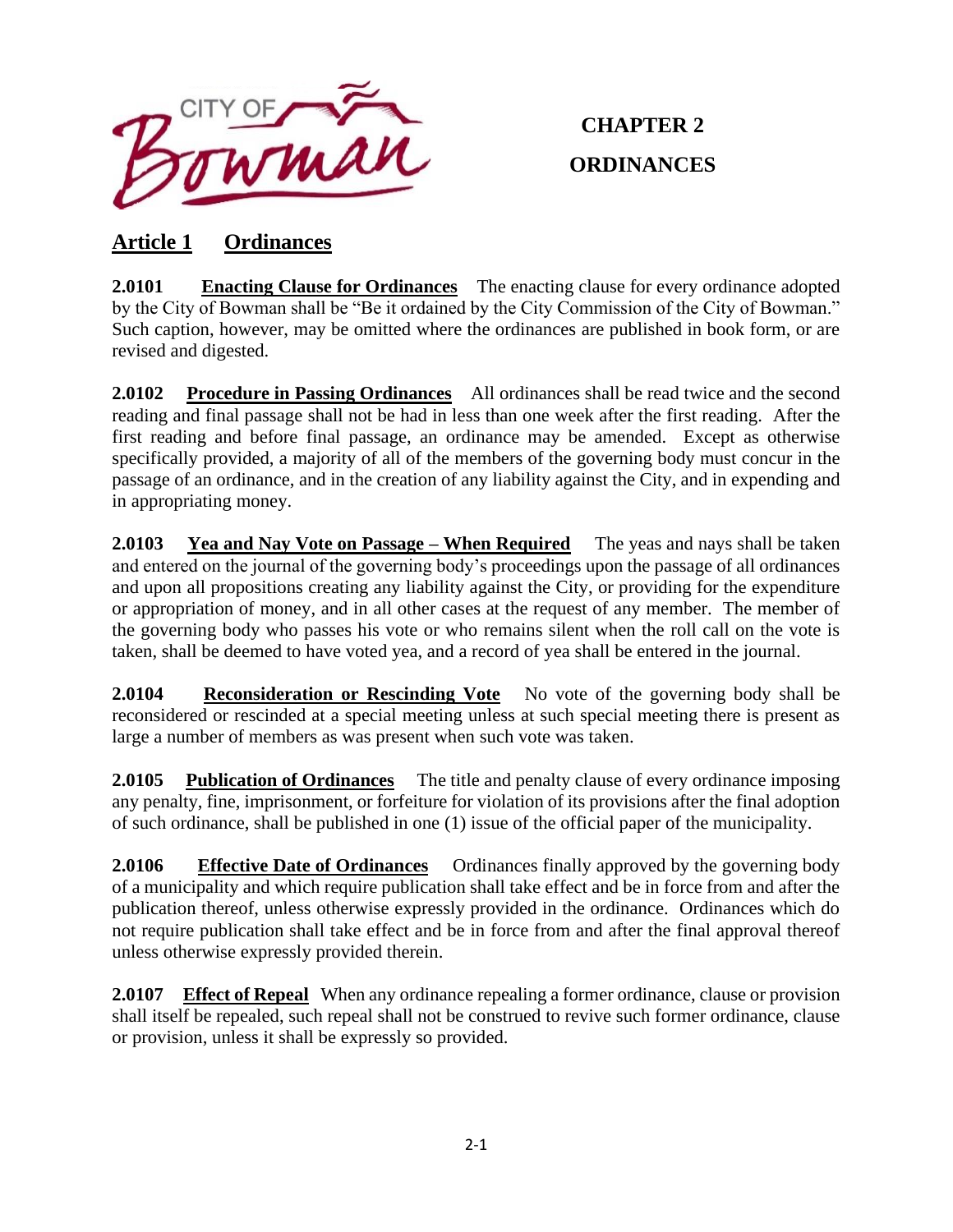**2.0108 Enactment and Revision of Ordinances** The provisions of Section 40-11-09 of the North Dakota Century Code and all subsequent amendments shall be and are hereby incorporated by reference in this ordinance.

The Executive Officer of a municipality may appoint, by and with the advice and consent of the governing body of the municipality, one (1) or more competent persons to prepare and submit to the governing body for its adoption or rejection, an ordinance for the revision or the amendment of existing ordinances or for the enactment of new and additional ordinances for such municipality. The City Attorney for the municipality, if it has an Attorney, shall be appointed as one (1) of the persons to prepare and submit such ordinance. The compensation of the revisor or revisors, including that of the City Attorney, shall be determined by the governing body and shall be paid out of the municipal treasury. Such revision, including any additional ordinances and amendments to existing ordinances contained therein, may be passed as a single ordinance and may be published in a pamphlet, in book form, or bound in notebook, by and under the authority of the governing body of the municipality, and shall be valid and effective without publication in a newspaper or posting. *(REVISED 12/4/18)*

**2.0109 Action for Violation of Ordinance in Corporate Name – Previous Prosecution Recovery or Acquittal – No Defense** The provisions of Section 40-11-10 of the North Dakota Century Code and all subsequent amendments shall be and are hereby incorporated by reference in this ordinance.

Any action brought to recover any fine, to enforce any penalty, or to punish any violation of an ordinance of any municipality shall be brought in the corporate name of the municipality as plaintiff. A prosecution, recovery or acquittal for the violation of any such ordinance may not constitute a defense to any other prosecution of the same person for any other violation of any such ordinance, notwithstanding that the different causes of action existed at the time of the previous prosecution and if united, would not have exceeded the jurisdiction of the Court.

**2.0110 Summons to Issue on Violation of Ordinance – When Warrant of Arrest to Issue** The provisions of Section 40-11-11 of the North Dakota Century Code and all subsequent amendments shall be and are hereby incorporated by reference in this ordinance.

In all actions for the violation of an ordinance, the first process shall be a summons, but a warrant for the arrest of the offender shall be issued upon the sworn complaint of any person that an ordinance has been violated and that the person making the complaint has reasonable grounds to believe the person charged is guilty of such violation. Any person arrested under a warrant shall be taken without unnecessary delay before the proper officer to be tried for the alleged offense.

### **2.0111 Commitment of Guilty Person for Non-payment of Fines or Costs**  *REPEALED – 04-03-2001*

**2.0112 Costs of Prosecution**

*REPEALED – 1989*